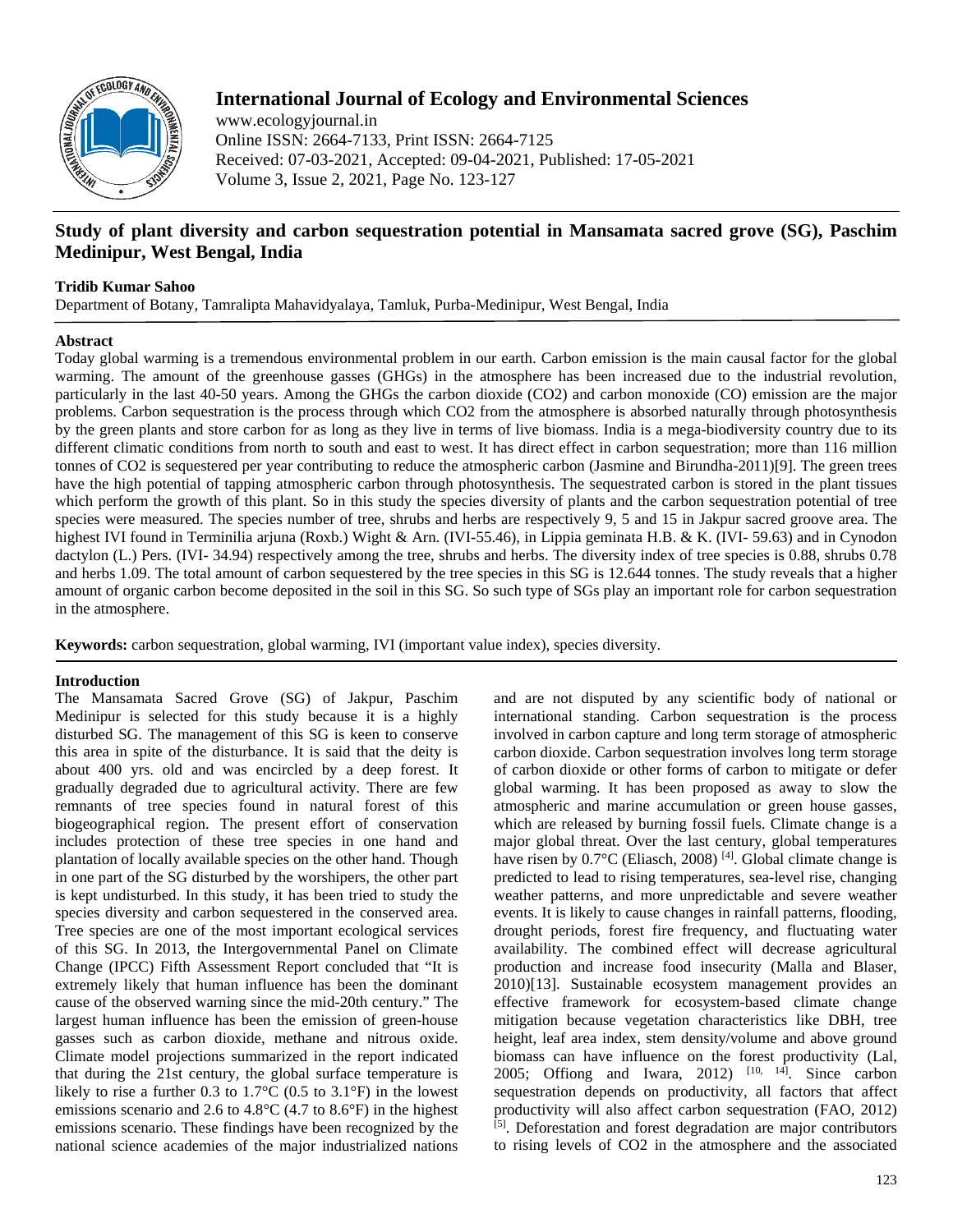changes in the Earth's climate. Tropical forest ecosystems are being degraded and deforested at the average rate of 8-15 million hectares per year. Many communities around the world are engaged in conservation of forests or a part of forest mostly for their religious needs. Therefore conservation of these ecosystem resources has led to voluntary carbon sequestration efforts. Sacred groves can come under the clean development mechanism (CDM) process and achieve carbon mitigation by increasing carbon stocks in these selected carbon pools.

Sacred groves (SGs) are a group of trees or a patch of vegetation protected by the local people through religious and cultural practices evolved to minimize destruction. The concept and beliefs of sacred trees and groves of forests are one of the best practices to conserve natural resources. Around  $\overline{1,00,000}$  to 1,50,000 SGs are reported in India (Malhotra *et.al*. 2001) [12] . They play an important role in soil and water conservation as well as carbon sequestration. Therefore these groves are the best example of *in-situ* conservation of biodiversity. It is rightly said that SGs are the natural gene pool preservers and example of habitat preservation through community participation (Gadgil and Vartak, 1975) <sup>[6]</sup>. One of the most important ecosystem services is carbon sequestration. Large trees are the most effective organisms to stock atmospheric carbon. Most of the SGs have large trees conserved by different tribal communities. Contribution of these SGs managed by tribal communities towards carbon sequestration has not been done though many authors have acknowledged it. A calculation of carbon sequestered in the groves both in the level of vegetation and soil was done to find out the amount of carbon sequestered. There is limitation of scientific studies that magnify the role of SGs managed by tribal communities for climate change mitigation. This study focus on the estimation of selected tree species carbon stock and their variation across different diameter at breast height of tree height and stem density in the study area. Sacred groves of Paschim Medinipur district are solely under community management and are not governed by any statutory bodies and standardized conservation method. Communities with diverse ethnic identity are responsible for management of different groves since days unknown. It is these people whose proximity to wildlife is unquestionable and it is these people who have most zealously preserved its biodiversity in the form of its enumerable sacred groves, though unaware of the great treasure they have preserved. It would not be an exaggeration to say that, in this region, particularly in the western stretches of this district, there are many sacred groves preserved in villages as refugees of local biodiversity.

### **Study Area**

The study plots were laid down in Jakpur Mansamata Mandir and it′s campus, Paschim Medinipur, W. B. India. The area is around 15.6 hec. The Jakpur village is located at the bank of the Kansabati River, about 3.3 km distance from Jakpur Railway Station of South Eastern Railway Division. The geographical limit of this area is 22.362353 N latitude and 87.38999 E longitudes. There exits a patch of remnant of natural vegetation in the study area. Later some indigenous species has been planted.

#### **Materials and methodology**

Minimum size and minimum number of quadrats were determined by the species area curve method (Oosting-1958) [15].

IVI is calculated by the formula - IVI =  $RDOM+RD+RF$  Or, IVI=  $RA+RD+RF$  (Curtis, 1959)<sup>[2]</sup>.

Where, IVI=Important Value Index, RDOM= Relative Dominance, RD= Relative Density, RF= Relative Frequency and RA= Relative Abundance.

**Diversity Index (** $\overline{\mathbf{H}}$ **)** ={ $\left(\frac{n}{N}\right)$  Log  $\left(\frac{n}{N}\right)$ }, (Shanon & Wiener, 1963)  $[16]$ ; Where, ni= IVI of individual species and N= IVI of all the species.

### **Carbon Sequestration**

Carbon Sequestration of tree species was calculated by the following way -

» Carbon Sequestration= Total Biomass X 0.47 (Mac Dicken - 1997) [11]

» Total Biomass of Tree = AGB+BGB (Sheikh et.al.-2011) [17] AGB -- Above Ground Biomass (kg), BGB -- Below Ground Biomass (kg)

» AGB (kg) = Volume of Tree (m3)  $\times$  Wood Density (kg/m3)  $V = \pi r^2 h$  (Bohre et.al. -2012)<sup>[1]</sup> Where, V = Volume of Tree  $(m3)$ , r = radius of tree at breast height level and h = height of the tree.

» BGB (kg)= AGB  $\times$  0.26 (Hangarge et.al.-2012)<sup>[7]</sup>

Wood Density is obtained from

 $\Box$  The website -

www.Worldagrofortycentre./org/sea/products/AFD bases/WD/. □□From Global Wood Density Database, (Zanne et.al.2009)<sup>[18]</sup> □□When Wood Density is not available then Standard Average Density of 0.6gm/cm is applied, (Das & Mukherjee-2015) [3]

#### **Soil collection**

Soil samples were collected randomly from four places of  $(10x10)$  sq. cm. area. From each area the top soil  $(0-15)$  cm. and the sub-soil (15-30) cm were collected separately and weight was taken to measure hector wise total organic matter. Then percentage of soil organic carbon was measured by Walkely-Black rapid titration method as described by Jackson (1973)<sup>[8]</sup>.

### **Result and Discussion**

Vegetation survey i.e. species diversity study was conducted during the year 2018, in Jakpur Sacred Grove (SG) and it′s campus area. The study was done excluding the plants of worship and ornamental plants in the Mansamata temple campus. The IVI and the species diversity were shown in table – 1 and the carbon sequestration was calculated only in tree species shown in table–2.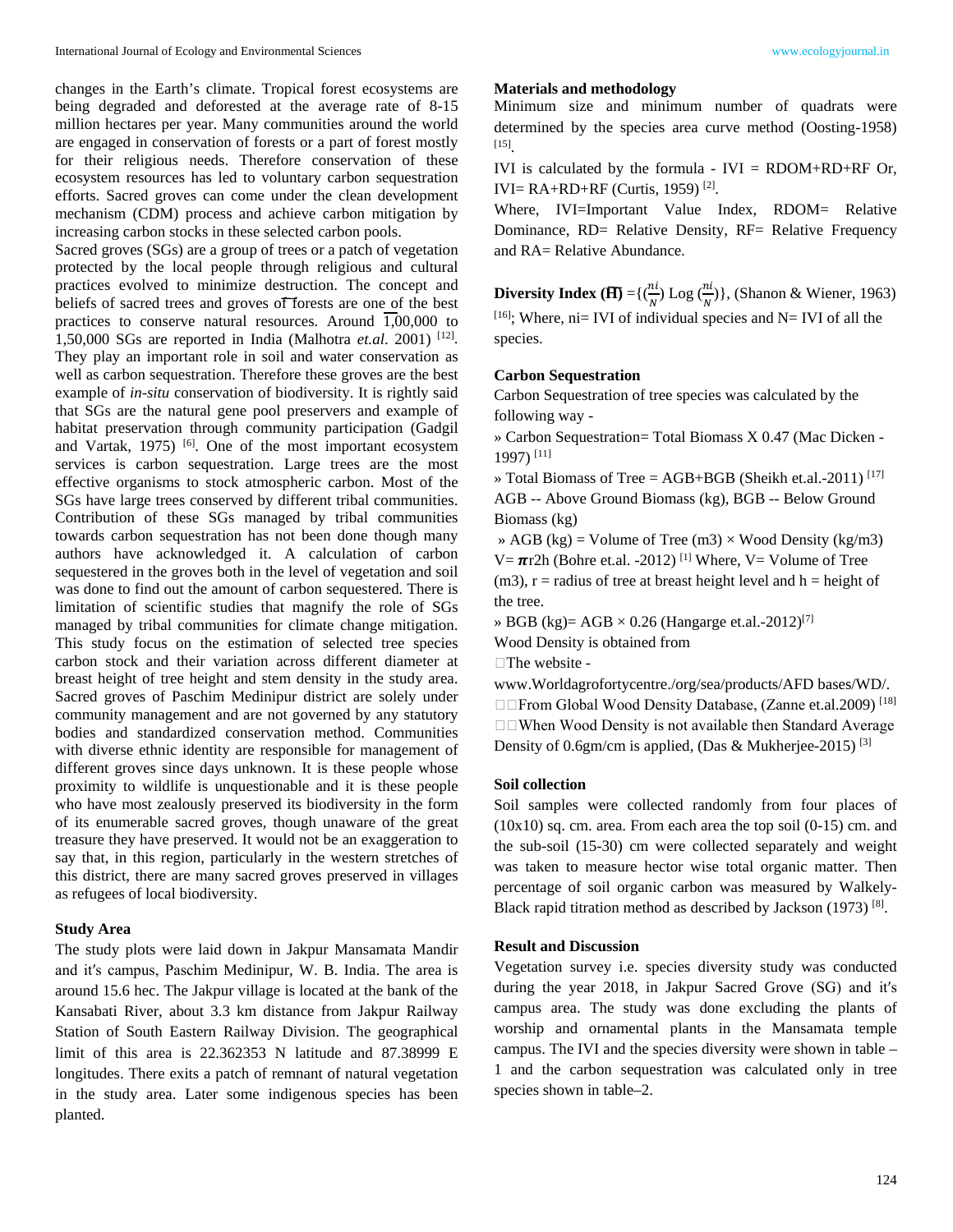| Sl. no.        | <b>TREE</b> species                  | <b>IVI</b> | <b>Diversity Index</b> |
|----------------|--------------------------------------|------------|------------------------|
|                | Acacia modesta Wall                  | 17.41      |                        |
| 2              | Adina cordifolia (Roxb.) Brandis     | 32.12      |                        |
| 3              | Ficus benghalensis L.                | 47.02      |                        |
| 4              | Ficus benjamina L.                   | 34.36      |                        |
| 5              | Ficus religiosa L. Forssk.           | 43.37      |                        |
| 6              | Mimusops elengi L.                   | 30.72      | 0.88                   |
| 7              | Psidium guajava L.                   | 19.52      |                        |
| 8              | Syzygium malaccense R.Br.ex Gaertn.  | 19.47      |                        |
| 9              | Terminalia arjuna (Roxb.) Wight&Arn. | 55.46      |                        |
|                | Total                                | 299.95     |                        |
|                | <b>SHRUBS</b>                        |            |                        |
|                | Adhatoda vasica L.                   | 50.22      |                        |
| $\overline{c}$ | Cassia sophera L                     | 37.18      |                        |
| 3              | Crotalaria alata Ham.                | 29.13      |                        |
| $\overline{4}$ | Datura metel L.                      | 26.54      |                        |
| 5              | Hibiscus panduriformis Burn. f.      | 0.78       |                        |
| 6              | Lantana camara L.                    | 47.27      |                        |
| $\overline{7}$ | Lippia geminata H.B. & K             | 59.63      |                        |
|                | Total                                | 299.83     |                        |
|                | <b>HERBS</b>                         |            |                        |
| 1              | Aerva aspera L.                      | 19.07      |                        |
| $\overline{2}$ | Cynodon dactylon (L.) Pers.          | 34.94      |                        |
| 3              | Eclipta prostata (L.)L.              | 15.41      |                        |
| $\overline{4}$ | Euphorbia hirta L.                   | 14.24      |                        |
| 5              | Helicotropium indicum L.             | 17.1       |                        |
| 6              | Hygrophilla spinosa T. Anders        | 20.92      |                        |
| 7              | Justicia simplex D. Don              | 21.37      |                        |
| 8              | Mimosa pudica L.                     | 1.09       |                        |
| 9              | Oldenlendia corymbosa L.             | 15.03      |                        |
| 10             | Phylanthus niruri L.                 | 21.57      |                        |
| 11             | Rungia pectinata (L.) Nees.          | 30.13      |                        |
| 12             | Scoparia dulsis L.                   | 18.91      |                        |
| 13             | Synedrella nodiflora (L.) Gaertn.    | 16.99      |                        |
| 14             | Tridex procumbens L.                 | 13.97      |                        |
| 15             | Vernonia cinerea (L.) DC. ex Wight   | 13.37      |                        |
|                | Total                                | 299.93     |                        |

|  | <b>Table 1:</b> List of Plants with their IVI |  |
|--|-----------------------------------------------|--|
|--|-----------------------------------------------|--|

The abstract community is *Terminalia – Lippia –Cynodon.*

**Table 2:** Carbon Sequestration of Tree Species

|                |                                           |                              |                          | <b>Total Carbon</b>             |                                                  |                                          |                                    |
|----------------|-------------------------------------------|------------------------------|--------------------------|---------------------------------|--------------------------------------------------|------------------------------------------|------------------------------------|
| SL<br>No       | Name of the plants                        | No. of<br><b>Individuals</b> | Mean AGB<br>(Tones/Tree) | <b>Mean BGB</b><br>(Tones/Tree) | <b>Total Biomass</b><br>$(AGB+BGB)$ (Tones/Tree) | <b>Total Biomass</b><br>(Tones/ Species) | Seques-tration<br>(Tones/ Species) |
|                | Acacia modesta Wall.                      | $\overline{2}$               | 0.0597                   | 0.0155                          | 0.0752                                           | 0.1504                                   | 0.3200                             |
| $\overline{c}$ | Adina cordifolia<br>(Roxb.)Brandis        | $\overline{4}$               | 0.1313                   | 0.0341                          | 0.1654                                           | 0.6616                                   | 1.4076                             |
| 3              | Ficus benghalensis L.                     | $\mathbf{r}$                 | 0.1890                   | 0.0491                          | 0.2381                                           | 1.6667                                   | 3.5462                             |
| $\overline{4}$ | Ficus benjamina L.                        |                              | 0.0479                   | 0.0124                          | 0.0603                                           | 0.0603                                   | 0.1282                             |
|                | 5 Ficus religiosa L. Forssk               | $\overline{4}$               | 0.1053                   | 0.0274                          | 0.1327                                           | 0.5308                                   | 1.1292                             |
| 6              | Mimusops elengi L.                        | 5                            | 0.1068                   | 0.0277                          | 0.1345                                           | 0.6725                                   | 1.4310                             |
| $\overline{7}$ | Psidium guajava L.                        | 3                            | 0.1093                   | 0.0284                          | 0.1377                                           | 0.4131                                   | 0.8787                             |
| 8              | Syzygium malaccense<br>R.Br.ex Gaertn.    | $\mathcal{D}_{\mathcal{L}}$  | 0.1169                   | 0.0304                          | 0.1473                                           | 0.2946                                   | 0.6268                             |
| 9              | Terminalia arjuna<br>(Roxb.) Wight & Arn. | 5                            | 0.2370                   | 0.0616                          | 0.2986                                           | 1.493                                    | 3.1765                             |
|                | Total                                     |                              |                          |                                 |                                                  | 5.943                                    | 12.644                             |

In this study it is seen that the total number of tree, shrub and herbs were 9, 7 and 15 respectively. Among the tree species highest IVI found in Terminilia arjuna (Roxb.) Wight & Arn. (IVI-55.46), then Ficus benghalensis L. (IVI- 47.02) shown in

Table- 1,Fig-A where as in shrubs the highest IVI found in Lippia geminata H.B. & K. (IVI-59.63), then Adhatoda vasica L. (IVI-50.22) and Hibiscus panduriformis Burn. f. (IVI-49.86) shown in Table-1. Fig-B. Similarly in herbaceous species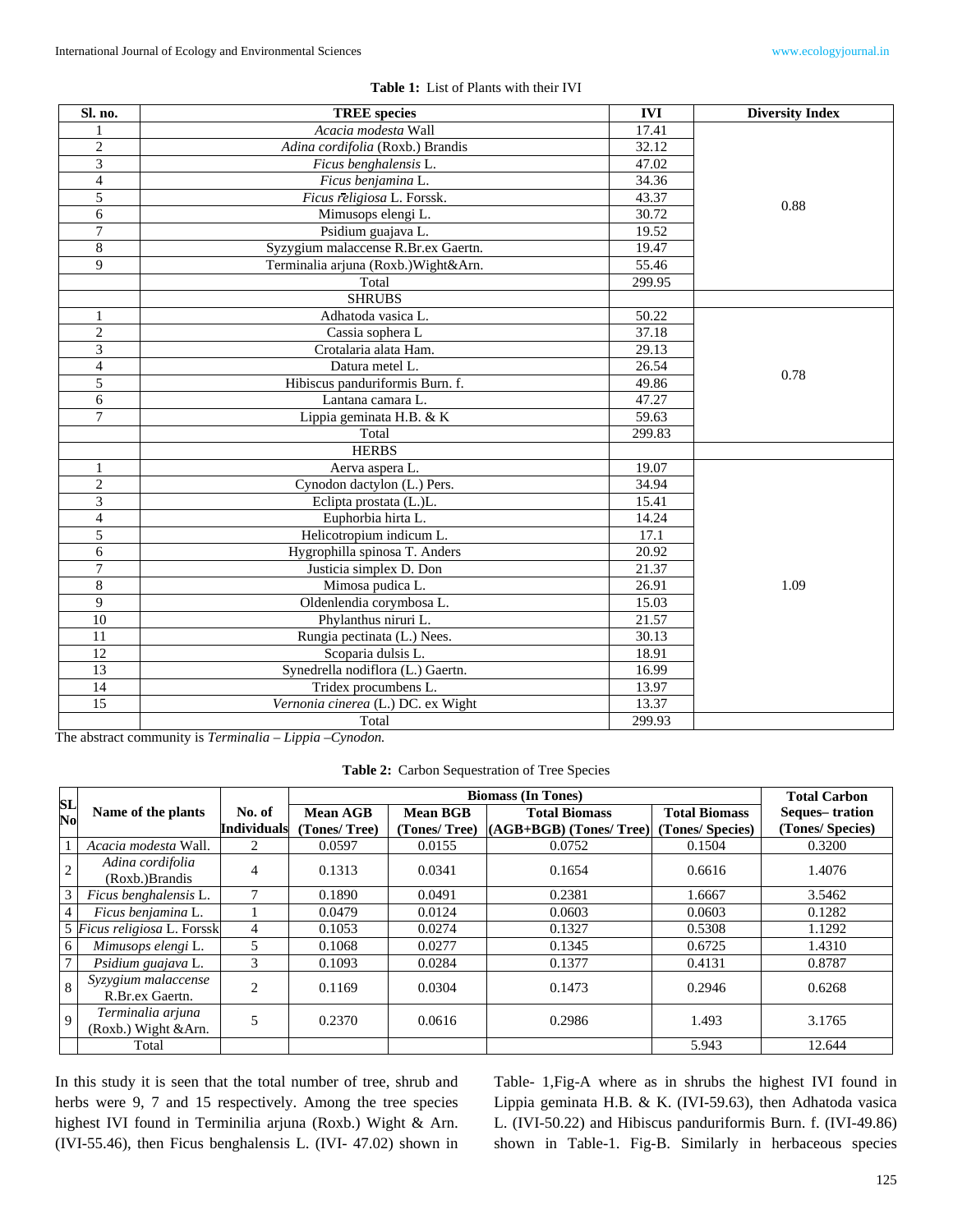highest IVI found in Cynodon dactylon (L.)Pers. (IVI-34.94), then Rungia pectinata (L.) Nees (IVI-30.13) and Mimosa pudica L. (IVI-26.91) shown in Table-1. Fig-C. So the abstract, plant community of this sacred grove is Terminilia - Lippia – Cynodon.

Diversity Index is related to the IVI of a plant community. This index indicates the community composition of an area. The diversity index of tree species is 0.88, where as in shrubs and herbs the diversity indexes are 0.78 and 1.09 respectively, which are shown in Table- 1.The results indicate that highest diversity found in herbaceous species. The study reveals that total amount of carbon sequestered by the tree species in this SG is 12.644 tonnes (Table-2). Among them F. benghalensis is the highest carbon sequester. Though the age of the tree species are not known, species other than F. benghalensis lag much behind in this regard. F. benghalensis is a widely worshiped species and no harm is caused to this species. A. cordifolia and M. elengi comes next to F. benghalensis (Table -2). These species are indigenous ones and are quick growing.

| <b>Table 3:</b> Determination of Organic Carbon (%) and the total organic matter (%) |  |  |  |
|--------------------------------------------------------------------------------------|--|--|--|
|--------------------------------------------------------------------------------------|--|--|--|

| Soil type             | <b>Organic Carbon</b> (%) |                 |          |                 |         | <b>Total organic</b>        |  |
|-----------------------|---------------------------|-----------------|----------|-----------------|---------|-----------------------------|--|
|                       | Sample A                  | <b>Sample B</b> | Sample C | <b>Sample D</b> | Average | Matter $(\% )$              |  |
| Top Soil $(0-15)$ cm  | 0.874                     | 1.215           | 0.837    | 0.934           | 0.965   | $0.965x1.72 = 1.659$        |  |
| Sub Soil $(15-30)$ cm | 0.983                     | .489            | 0.819    | 1.117           | 1.102   | $1.102 \times 1.72 = 1.895$ |  |

Soil organic carbon has much role to play in soil genesis. This is mostly true where more organic matter is accumulated and established under the condition of high rain and cool climate. But in lateritic soil where high temperature and dry condition prevails, the weathering of basic rocks under alternate dry and wet tropical condition of the usual process. In this study it is seen that the percentage of soil organic carbon in this SG is 0.965% in top soil and 1.102%in sub soil, which are shown in Table-3 and the percentage of total organic matters are 1.659% in top soil and 1.895% in sub soil. The result indicate that a higher amount of organic carbon become deposited in the soil of this SG. So such type of SGs plays an important role in the carbon sequestration of the atmosphere.

#### **Conclusion**

The SGs are not only store houses of species diversity but also great carbon sequesters. SGs are hardly disturbed as they are under the vigilance of local people. In the present context of global warming community conserved SGs can play a great role in trapping carbon, a major source of climate disturbance. It is suggested that this community conservation process should be given adequate administrative help irrespective of religious beliefs so as to encourage carbon sequestration.

#### **Reference**

- 1. Bhore, P. Chubey, OP and Singhal, PK. Biomass Accumulation and Carbon Sequestration in Dalbergia sissoo Roxb. International Journal of Bio-Science and Bio-Technology,2012:(3):29-44.
- 2. Curtis JT. The Vegetation of Wisconsin, University Wisconsin Press, Madison, 1959.
- 3. Das M, Mukherjee A. Carbon sequestration potential with height and girth of selected trees in the Golapbag Campus, Burdwan, West Bengal(India). Indian J. Sci. Res, 2015:10(1):53-57.
- 4. Eliasch J. Climate Change: Financing Global Forests, Review Paper. ISBN and Crown. United Kingdom, 2008.
- 5. FAO- Corporate Document Repository, Chapter– IV: Volume tables and equations: http: // www. fao. org / documents, 2012.
- 6. Gadgil M, Vartak VD. Sacret Groups of India: A Plea or Continued Conservation: Journal of Bombey Natural History Society, 1975:72:341-320.
- 7. Hangarge LM, Kulkarni DK, Gaikwad VB. Mahajan M, Chaudhari Nisha. Carbon Sequestration potential of tree species in Somjaichi Rai (Sacred grove) at Nandghur village, in Bhor region of Pune District, Maharashtra State, India. Annals of Biological Research, 2012:(7):3426-3429.
- 8. Jakson ML. Soil Chemical Analysis, Prentice Hall of India Pvt. Ltd, New Delhi, 1973.
- 9. Jasmin, SKS and Birundha VD. International Journal of Research in Commerce and Management, 2011:1(8):36–40.
- 10. Lal R. Forest Soils and Carbon Sequestration. Journal of Forest Ecology and Management, 2005:220:242-258.
- 11. Mac Dicken KG. A Guide to Monitoring Carbon Storage in Forestry and Agro- forestry Projects. In Forest Carbon Monitoring Program. Winrock International Institute for Agricultural Development, Arlington, Virginia, 1997.
- 12. Malhotra KC, Gokhale Y, Chatterjee S, Shrivastava S. Cultural and Ecological Dymentions of Sacret Groups in India. Indian National Science Academy, New Delhi and Indira Gandhi Rastriya Manab Sangrahalaya, Bhopal. 30 pages, 2001.
- 13. Malla Y, Blaser J. The Role of Social Forestry in Climate Change Mitigation and Adaptation in the Asian Region, assessment paper. RECOFTC, ASFN, and SDC: Thailand, 2010.
- 14. Offiong RA, Iwara AI. Quantifying the stock of soil organic carbon using multiple regression models in fallow vegetation, Southern Nigeria. Ethiopian Journal of Environmental Studies and Management EJESM, 2012:5(2):1-20.
- 15. Oosting H J. The study of Plant Communities, W. H. Freeman and Co., USA, 1958, 43-46.
- 16. Shannon CE, Wiener W. The Mathematical Theory of Communication Univ, Illinois Press, Urbana, 1963.